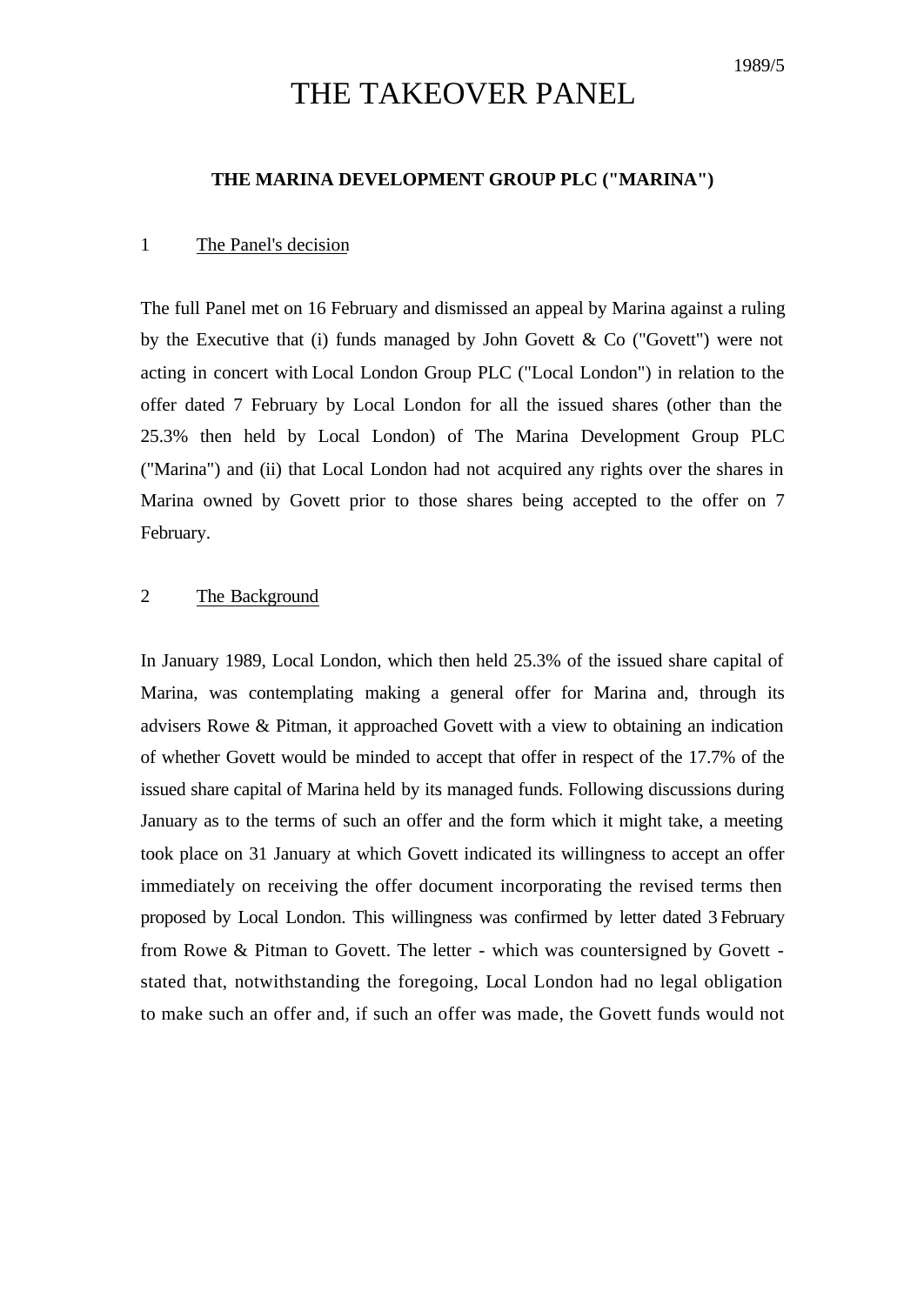be under any binding obligation to accept it. It was thus made clear that the letter did not constitute a contractually binding agreement.

Local London announced its offer on 7 February and, within minutes of the announcement being made, posted its offer document. It then hand delivered copies of that document to Govett and, by lunchtime, Govett had accepted the offer. The offer consideration consisted of new Convertible Preference shares in Local London without any alternative cash offer.

Meanwhile, Local London was buying shares in the market and, by about 11am, had acquired 4.6%, thus increasing its holding in Marina to 29.95%. Accordingly, by the afternoon of 7 February, Local London held, or held acceptances in respect of, 47.7% of the issued share capital of Marina.

Marina, through its advisers, immediately complained to the Panel Executive. First, it argued that Govett was acting in concert with Local London and that, because the concert party held between 30% and 50% of the Marina share capital, the purchase of more than 2% of that capital on 7 February gave rise to an obligation on Local London to introduce a cash alternative to its offer (pursuant to Rule 9.1 (b) of the Code). Secondly, Marina argued that, irrespective of whether Govett was acting in concert with it, Local London had breached the restrictions on acquisitions of shares and rights over shares contained in Rule 5.1.

# 3 The Code issues

## (a) Rule 9.l (b)

## Rule 9.1 (b) provides that:-

"when . . . any person who, together with persons acting in concert with him, holds not less than 30% but not more than 50% of the voting rights and such person, or any person acting in concert with him, acquires in any period of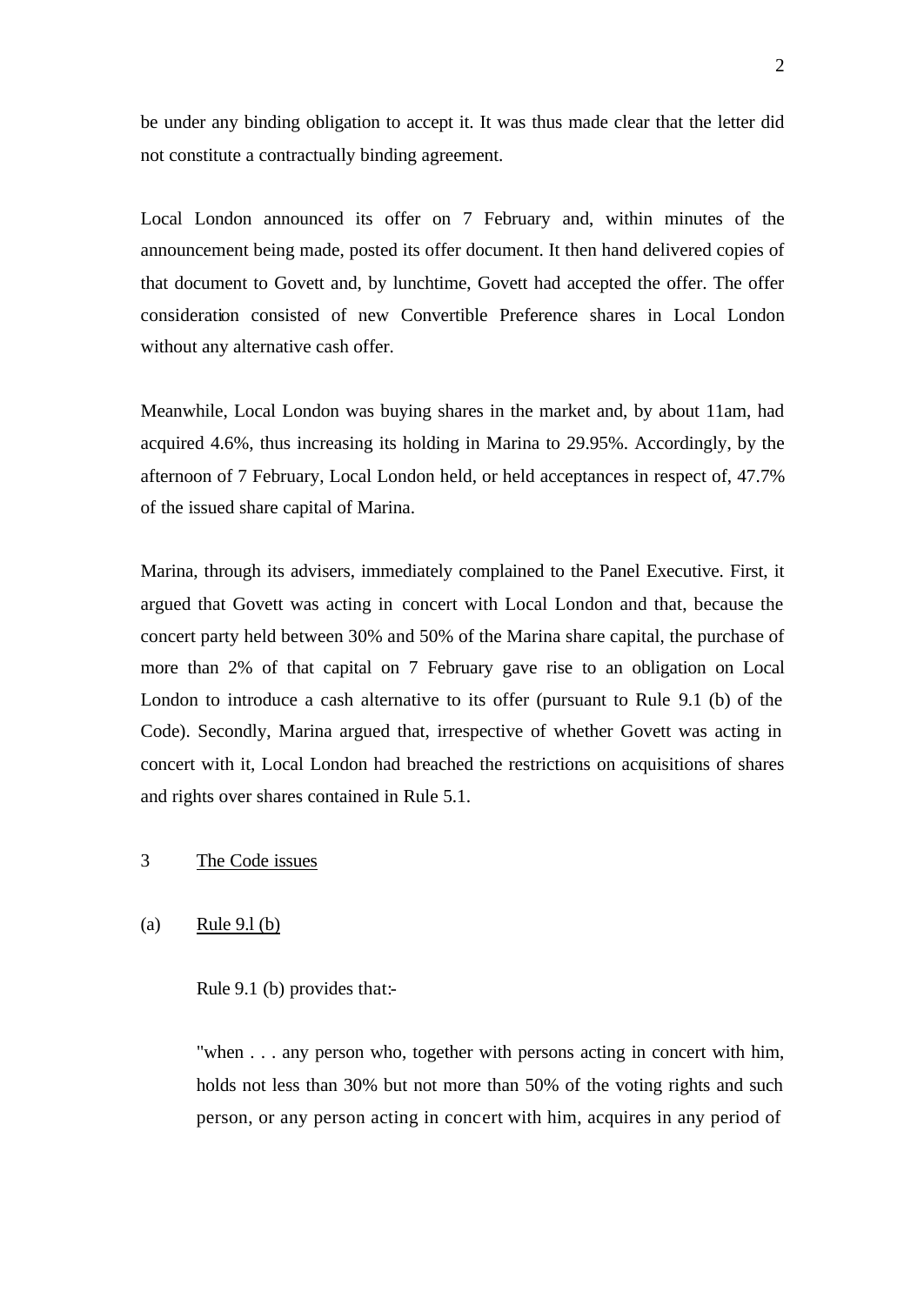12 months additional shares carrying more than 2% of the voting rights, such person shall extend offers . . . to the holders of any class of equity share capital . . ."

This is supplemented by Rule 9.5 which, among other things, states that the offer must be in cash.

Local London held, and still holds, less than 30% of Marina's share capital so, unless Govett was acting in concert with it, Rule 9.1 (b) would not be relevant. If, on the other hand, Govett was acting in concert with Local London, the combined holding would have been 43% immediately before the market purchases of more than 2% on 7 February and an obligation would then have been incurred under that Rule. It was, therefore, necessary for the Panel to decide whether a concert party existed.

The Code states that:

"Persons acting in concert comprise persons who, pursuant to an agreement or understanding (whether formal or informal), actively cooperate, through the acquisition by any of them of shares in a company, to obtain or consolidate control . . . of that company".

Marina contended that there was clear evidence, in the circumstances surrounding the arrangements between Local London and Govett outlined above, of an agreement or understanding between Local London and Govett pursuant to which they actively cooperated to obtain control of Marina and that, therefore, Govett was acting in concert with Local London. In particular, Marina suggested that the contacts between Local London and Govett in the period immediately before the announcement of the offer coupled with the prompt acceptance of the offer by Govett pointed to the existence of a concert party.

The Panel was unable to accept this conclusion. The Panel considered that there was, indeed, an understanding - although not a contractual agreement reached between Local London and Govett in the letter dated 3 February but this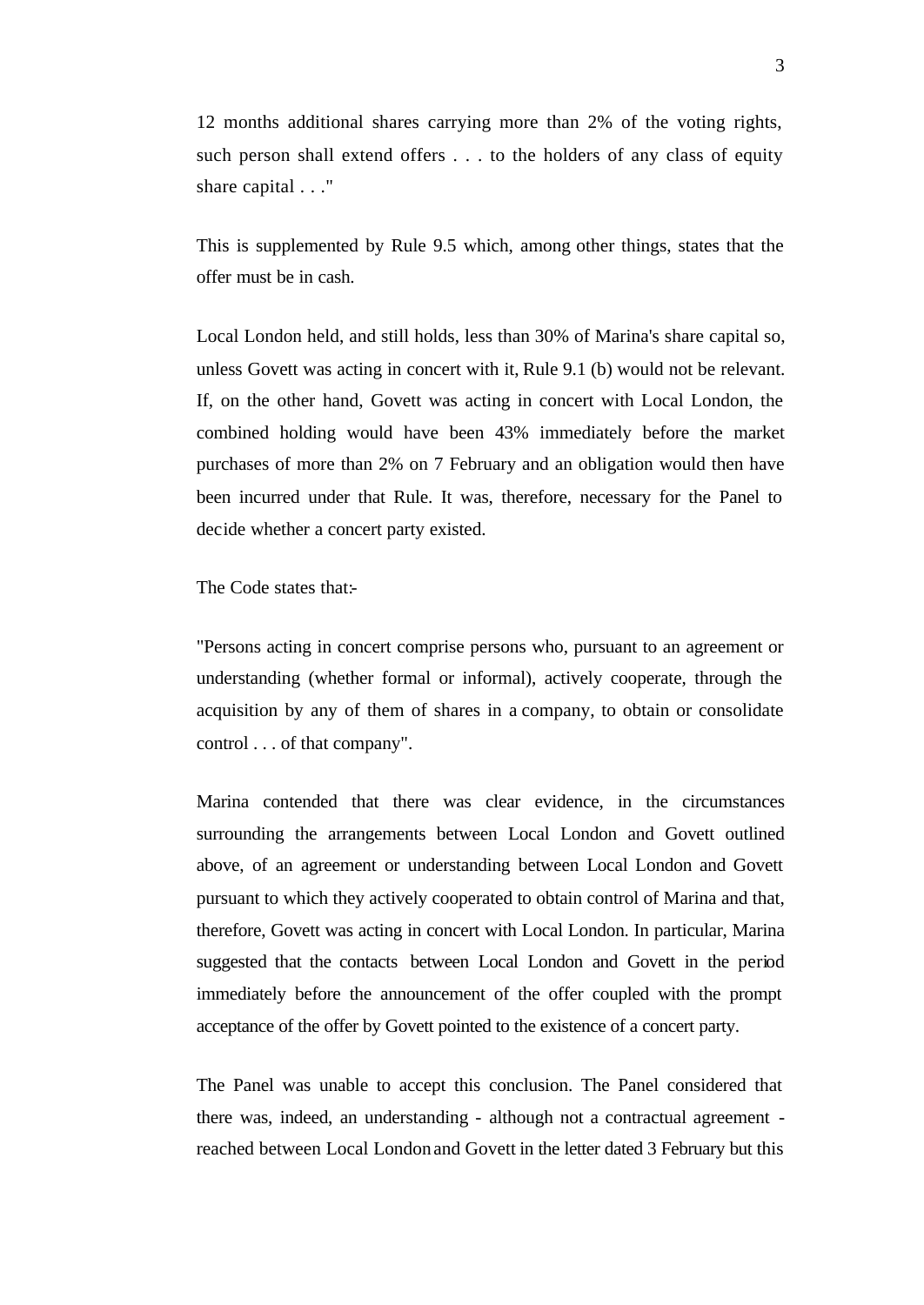understanding did not, so far as Govett was concerned, have the objective, through active cooperation with Local London, of obtaining or consolidating control of Marina; rather Govett's purpose in entering into the discussions in January leading up to the letter of 3 February was to secure an offer for its shares on the most favourable terms obtainable and in a form (convertible preference shares) suitable to the investment requirement of its funds, whilst retaining an indirect interest in Marina through high yielding convertible preference shares in its holding company. It is not the practice of the Panel to interpret the Code as requiring a person who expresses an intention to accept an offer (or enter into an irrevocable commitment to do so) to be regarded as acting in concert with the offeror - an interpretation which would extend the concept of "acting in concert" to cover a commercial arrangement between an offeror and a shareholder in an offeree company, such as that in the present case, which was never intended to be included. For these reasons, the Panel has reached the conclusion that Govett did not actively cooperate with Local London to obtain control of Marina and was not, therefore, acting in concert with Local London in relation to the offer.

### (b) Rule 5.1

As mentioned above, Marina argued before the Panel that, irrespective of whether Govett was acting in concert with it, Local London had breached the restrictions on acquisitions of shares and rights over shares contained in Rule 5.1. Rule 5.1 (a) provides that except as permitted by Rule 5.2.:-

"when a person . . . holds shares or rights over shares which in the aggregate carry less than 30% of the voting rights of a company, he may not acquire any shares carrying voting rights in that company or any rights over such shares which, when aggregated with the shares or rights over shares, which he already holds, would carry 30% or more of the voting rights".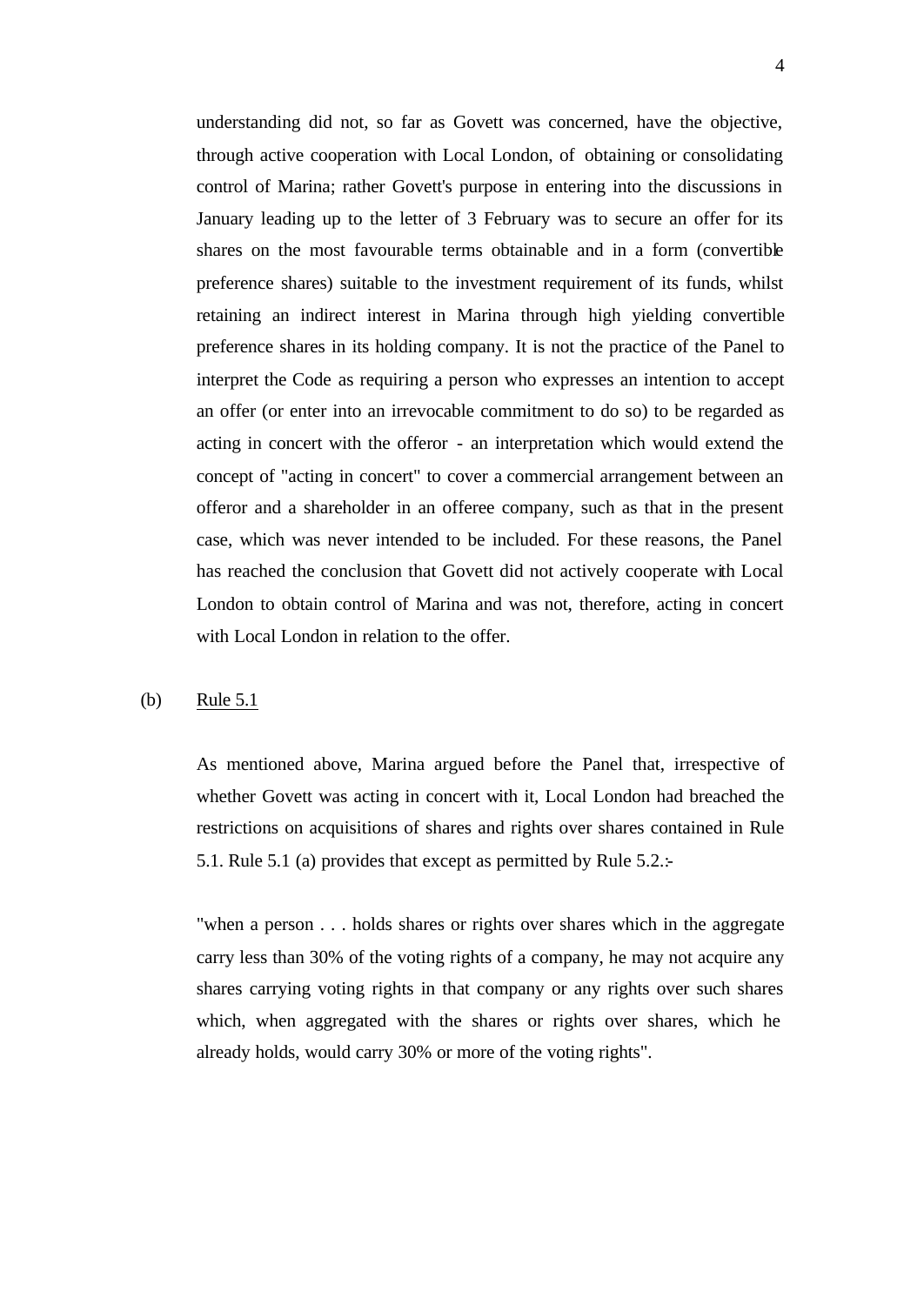Rule 5.2 (d) provides that the restrictions in Rule 5.1 do not apply to an acquisition by way of acceptance of an offer - and consequently the acceptance of the offer by Govett on 7 February could not result in a breach of Rule 5.1.

The question, however, arises as to whether, before acceptance of the offer by Govett, Local London acquired "rights over" the shares held by the Govett funds. If it did so, there was a breach of Rule 5.1; if it did not do so, there was no such breach.

The definition section of the Code states that the expression "rights over shares" includes any right acquired by a person by virtue of an agreement to purchase shares or an option to acquire shares or an irrevocable commitment to accept an offer to be made by him. Accordingly, it is necessary to decide whether the arrangement embodied in the letter of 3 February amounted to an "irrevocable commitment" to accept the offer. Marina argued that the arrangement under which Govett was to accept the offer immediately it was made was understood by the parties to be "morally binding" and that the arrangement amounted to an "informal irrevocable undertaking" of a nature prohibited by the spirit, if not the wording, of Rule 5.

It is doubtless the case that when a major fund manager indicates its intention to accept an offer it will, in the ordinary way, consider itself under a moral obligation to do so but the Panel does not believe that it follows that it would be right to extend Rule 5.1 to cover expressions of intention or non-legally binding understandings - not least because the fiduciary duties of fund managers and others will always override any non-legally binding commitments they may have entered into.

In the Panel's view the arrangements contained in the letter of 3 February did not amount to an "irrevocable commitment" to accept the Local London offer and, accordingly, Local